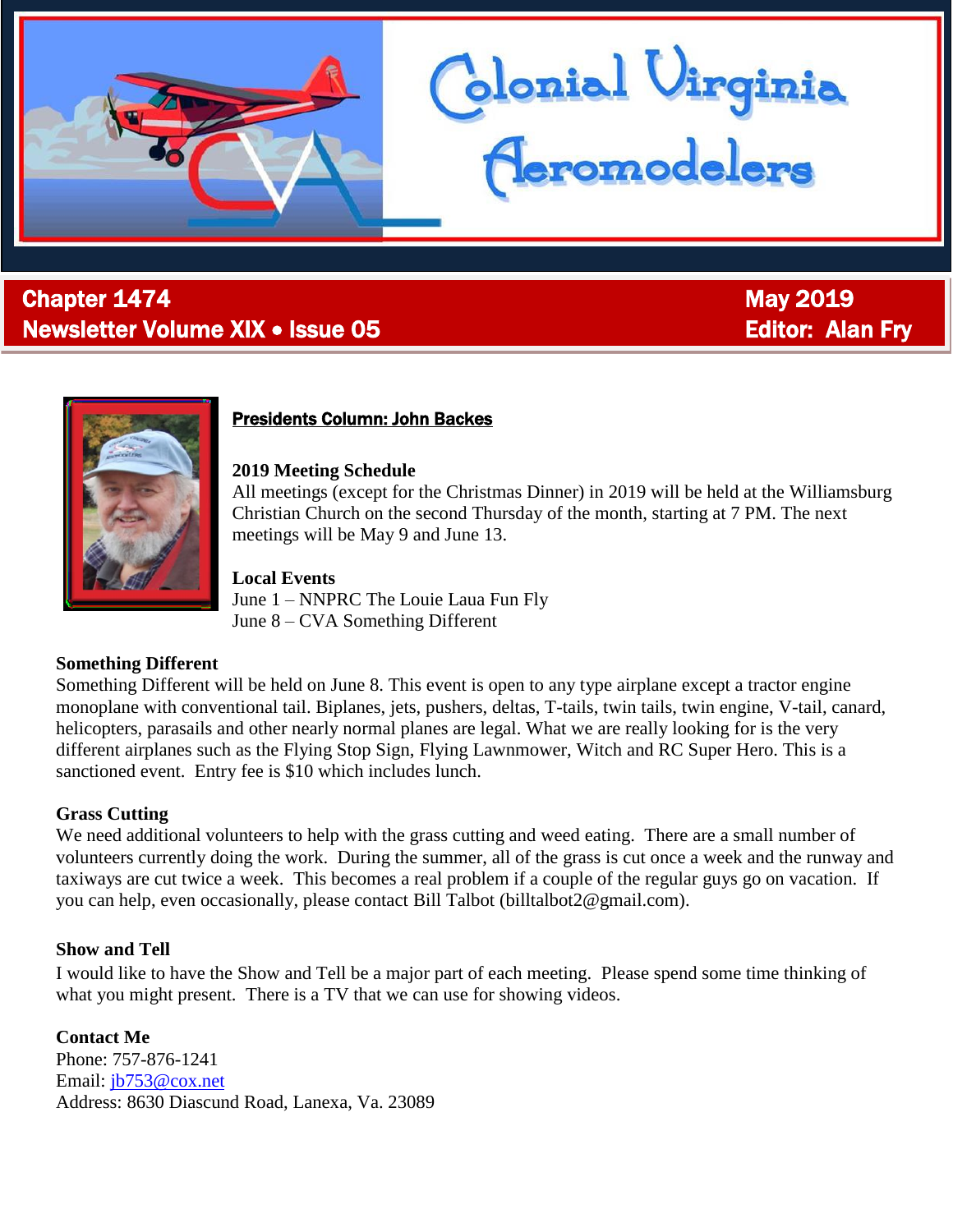

# Vice President's Report: Randy Rogers

Summer looks like it is here, so activity at the field is stepping up.

Still we need to maintain some of the structures on our field that help keep us safe and others that help make assembly and starting of our aircraft easier and safer...

We have a list of items to renovate or improve:

- Safety fence and barriers need to be repaired.
- Starting stands could use some work like replacing padding on the uprights, add something to hold a radio, and fix damage from the weather.
- Assembly tables could use some renovation and lifting to make mowing easier.
- The posts that we have to support a tarp; some need to be replaced.
- The metal fence could use some posts replaced and the fence needs to be repaired/ painted.
- Our shelter and picnic tables need some work.

Any suggestions, input or ideas would be appreciated. If you see something that you think needs attention please let us know. I don't know if we will get to everything this season. We do need to get started. If you would like to get involved, we can always use the help.

Thanks,

Randy

Fly safe!



# Secretary's Report: Fred Hill

## **CVA Meeting – April 11, 2019**

The meeting was called to order at 7:00pm by John Backes. A total of 14 members were present.

A correction to the minutes from the March meeting was entered: The seller of the two radio's is not Les Brits family. The two radios are still for sale. The minutes were approved.

# **Treasure's Report – Jon Persons.**

Two renewals.

The following expenses were reported: Porta Potty – 1 month which included a winterization fee. Bill Talbot was reimbursed for mower maintenance. John Backes for charter renewal. Farm Bureau for insurance on the lawn mowers. Jon will check on what exactly the policy covers.

The operating and the mower fund balances were reported. The PayPal account balance was reported.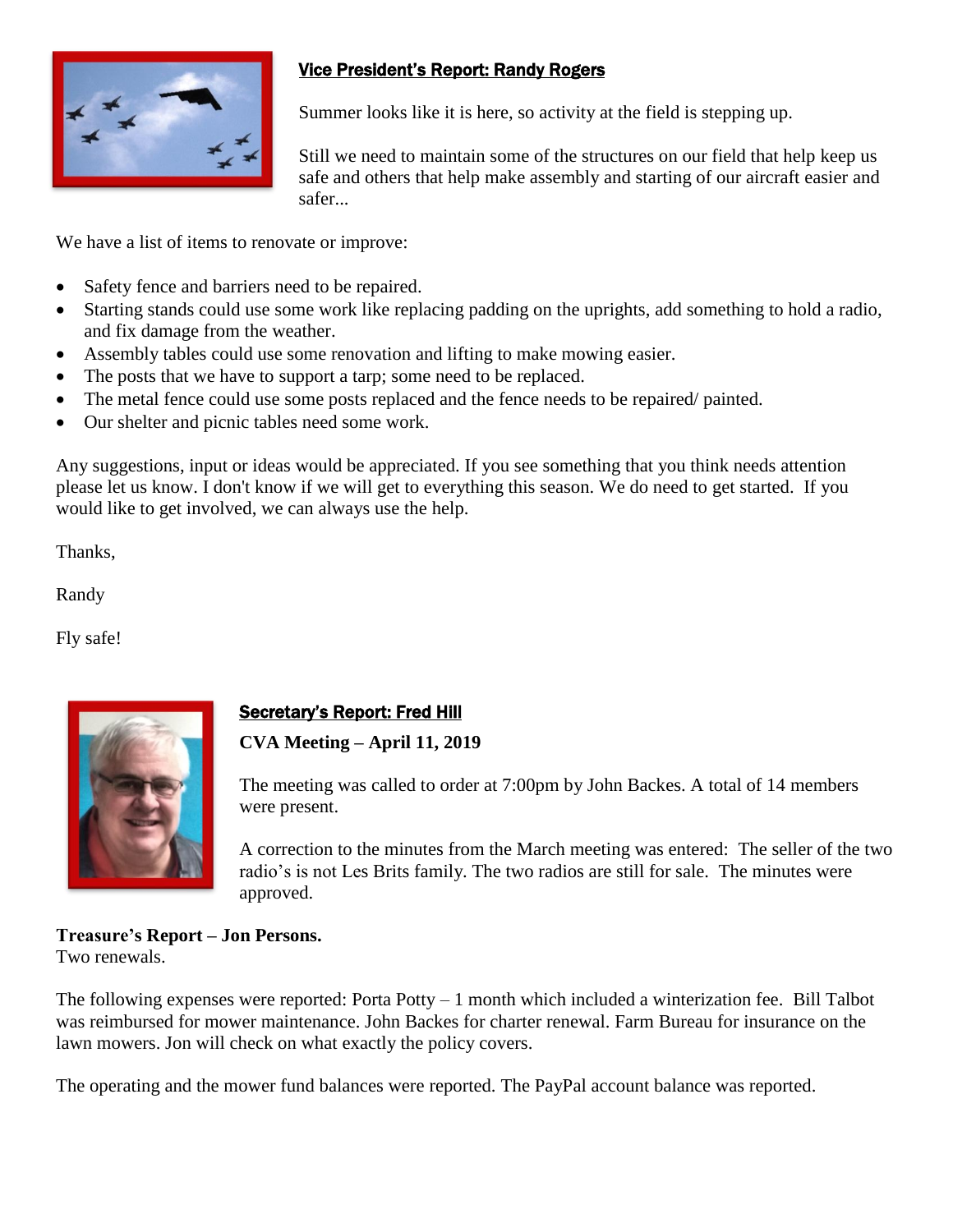## **Site Improvements – Bill Talbot**

There was a general discussion on the condition of the two current mowers. There general hours used, condition and future prospect. A motion was made by Randy Rogers to purchase a 2018 John Deere 390 54" deck lawn mower. The motion was seconded. A discussion ensued about the needs of a lawn mower – deck size, hydraulic deck, 4-wheel steering etc. There was a discussion of a new vs. a used mower. The motion was passed unanimously.

There was a discussion as to what to do with the old mower. Bill T. will check on our best options.

Bill reported that the blower does not seem to be working. Jon P. will check on it.

## **Activities**

The spring picnic was moved two weeks to April  $27<sup>th</sup>$  due to inclement weather forecast for April  $13<sup>th</sup>$ 1. May 4<sup>th</sup> - Hanover swap meet and fun fly 2. May  $18^{th}$  – Hampton Roads Fun Fly

**Safety – Cliff Casey** No report

## **Training – Alan Fry**

Bob J. has been working with Paddy and says that he is making great progress.

### **Old Business**

Randy Rogers volunteered for the open Vice-president position. There were no other volunteers. Randy was approved unanimously.

### **New Business**

There was a discussion on getting the roster list working on the web site. Alan will work on making that happen.

There was a discussion on improving the quad area of the field to have newer and more current "features" to help attract more quad pilots to the field. The thought is that this may help to increase club membership. Bob J. made a motion to authorize \$75 for John B. to get more features for quad fliers. The motion passed unanimously.

Members were encouraged to respond to the AMA email about the FAA regulations.

## **Show and Tell**

Bill T. showed his new Valley View fuel tank.

Jon P. showed his solution for his battery charger and making it mounted and more mobile by mounting it on a butcher block

Steve K. showed his repaired Moana Saulnier WW1 plane. He also took an old hard drive and converted it to look like a radial engine.

Bob J. researched different flight stands and came up with a designed that incorporated design features. He commented that our current flight stands will need to be replaced. He also showed his Stream Snyder Sport 60 RC airplane.

The meeting was adjourned at 8:00 pm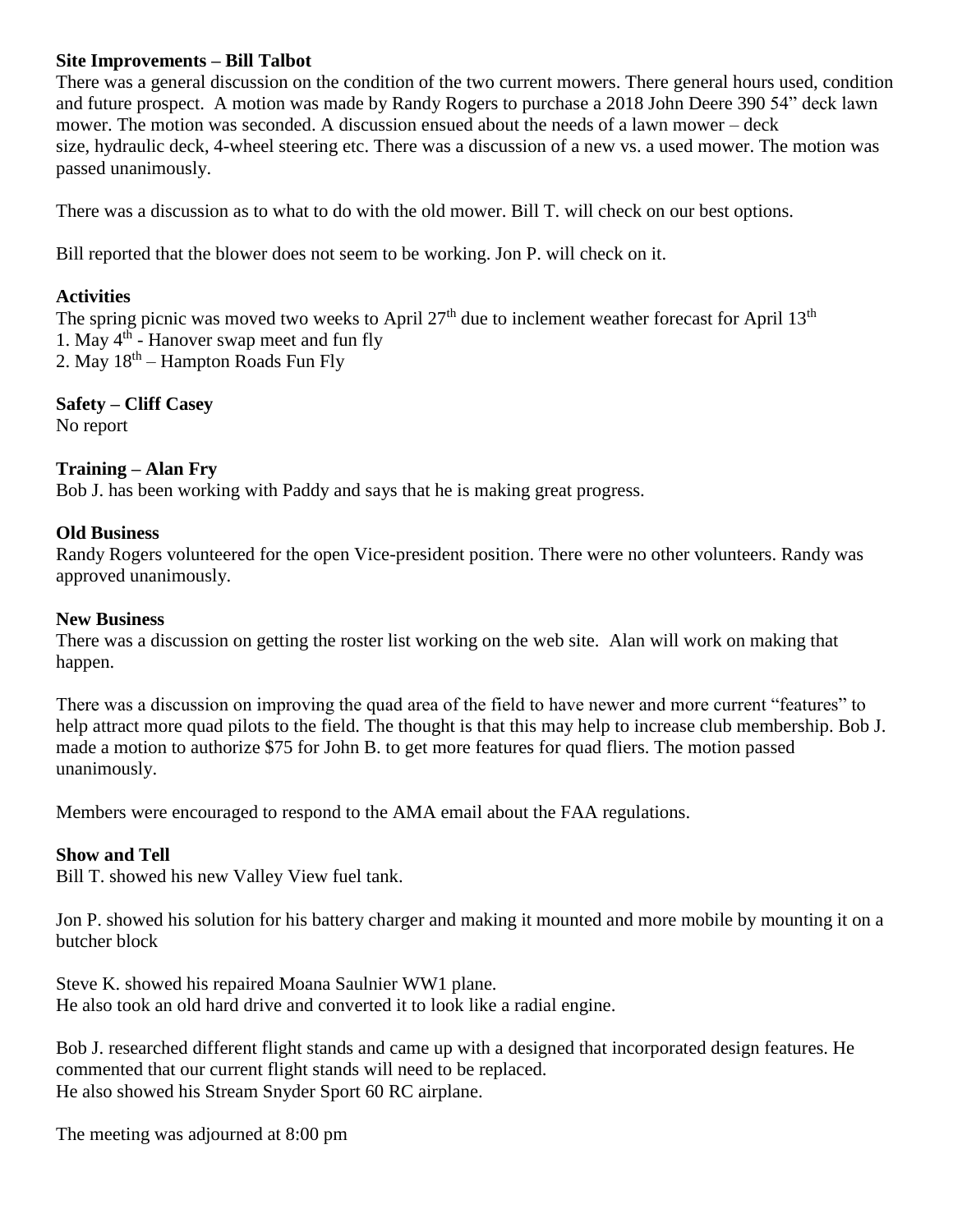

# Training: Alan Fry

# **Website of the Month**

Mr. Jon Persons submitted the following for inclusion in this month's newsletter. Thanks Jon!!

When it comes to my R/C hobby, my two favorite sites are R/C Universe (RCU) and R/C Groups (RCG)!

I consider RCU the best site to obtain information on just about any R/C subject you can think of. I've been subscribed to several threads for years that might interest you. For example, "Knowledge Quiz for Warbird Wiz"! Herein the idea is that someone throws out clues about a warbird (any year/nationality) and you get to guess what it is. No big prize for the winner, but it's a lot of fun searching the net using the clues posted and see if you can identify it. You'll learn a lot about aircraft and the men that manned/designed/manufactured/ them along the way too. Another good thread is "Club Saito". Anything you ever wanted to know about any (single cylinder) Saito is in there. There's a thread devoted to the Saito FG-60 radials that I've been talking with engine nuts all over the world about. There's information on just about any R/C subject you can think of, just get on there, hit search and away you go!

I don't use RCG so much for information as for buying and selling. I like their format for posting stuff for sale, it's simple and easy to use and seems to have the best "exposure" to the R/C community. If you're in the market for just about anything this is the place to be. For example, I recently bought several high end Hitec servos, some new, some used for about half the price of new ones. (A word of caution though. Make sure you're dealing with reputable sellers by checking their feedback from other buyers and sellers. Knock on wood, I've never had a problem). I've had several club members ask about buying kits... this is the place to buy kits. If you're looking for something you also have the option to post a wanted ad. Here are the links to RCU and RCG:

<https://www.rcgroups.com/forums/index.php>

<http://www.rcuniverse.com/articles/>

**Do you have a favorite website? If so, let me know and I will put it in the newsletter. Favorite online store, how to build, how to fly, etc.- send me the link! My email address:**

[AlanWFEmail-CVA@yahoo.com](mailto:AlanWFEmail-CVA@yahoo.com)

# **Training Column- The Use of Lists**

The following is a reprint of a previous training article written by Steve Klute:

Lists: checklists, punch lists, shopping lists, "to-do" lists... just the thought of a list makes some of us cringe. We think of using a list as a boring, regimented activity. But, deep down, I think we all know that using a list is the "professional" way of doing some things. It is one way of being certain that all necessary items are considered, or done, or included or used or…well, you can fill in many more reasons for using a list or lists. Think of all the lists we've heard about that NASA uses for the Shuttle missions!

The building, maintaining, repairing, preparing, and many other activities related to our RC aircraft are no different. The safest way to be sure everything gets done is through the use of a list. The exact make-up and content of the list is something that can vary and is dependent in some cases on how we are organized, how our tools and other items are grouped and when we prefer to do or check the various items the list(s) will cover. There is no single perfect list, and any list that helps you to consider the necessary items is generally preferable to having no list! Remember too, that making, saving and changing or updating lists is really easy on the PC.